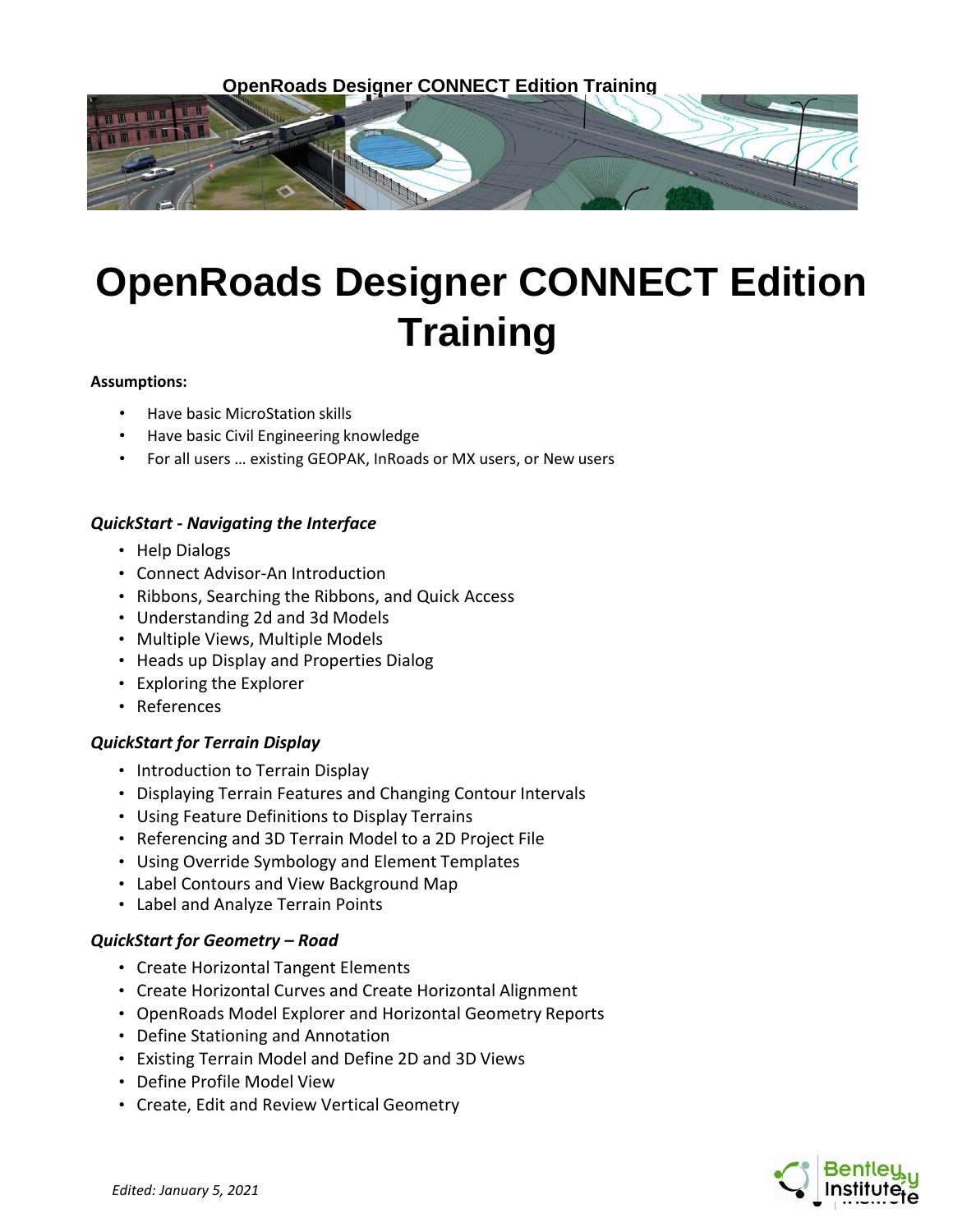# *QuickStart for Corridor Modeling – Road*

- Create the Corridor
- Review the 3D Model and Create Dynamic Cross Sections
- Create Parametric Constraints
- Create Point Controls

### *Beyond Centerline Geometry*

- Prove that OpenRoads Remembers how you built your design when that design is updated
- Evaluate a Feature and Explore Relationships via the Heads-Up Display
- Lay out smart Pavement Edges with the Offsets and Taperstools
- Place Curb Returns using a Simple Arc and a 3-Center Arc
- Modify a Curb Return from Simple to Spiral-Arc-Spiral with the Properties dialog
- Create Driveways with three different Engineering Variations and explore Design Intent
- Group individual features into a single named Element with the Complex by Element tool
- Explore ways to control your relationships

#### *Using and Editing Templates*

- Review and Edit a Template
- Assemble a New Template Backbone from Existing Components
- Using the Template Library Organizer
- Adding End Conditions to a Template
- Modify a Template to Meet Project Needs

#### *Creating and Manipulating the Corridor*

- Corridor Creation
- Multiple Template Drops
- Copy and Edit Template Drops and Key Stations
- Corridor References
- Secondary Alignment
- Point Controls and Parametric Constraints
- Clipping References
- Target Aliasing
- End Condition Exceptions

#### *Using and Defining Superelevation*

- Superelevation XML Preferences File
- Create/Edit Super XML
- Creating Superelevation Sections and Lanes
- Calculating Superelevation
- Superelevation Reports
- Importing Superelevation Data
- Modifying Superelevation
- Assigning Superelevation to Corridor and Review Cross Sections

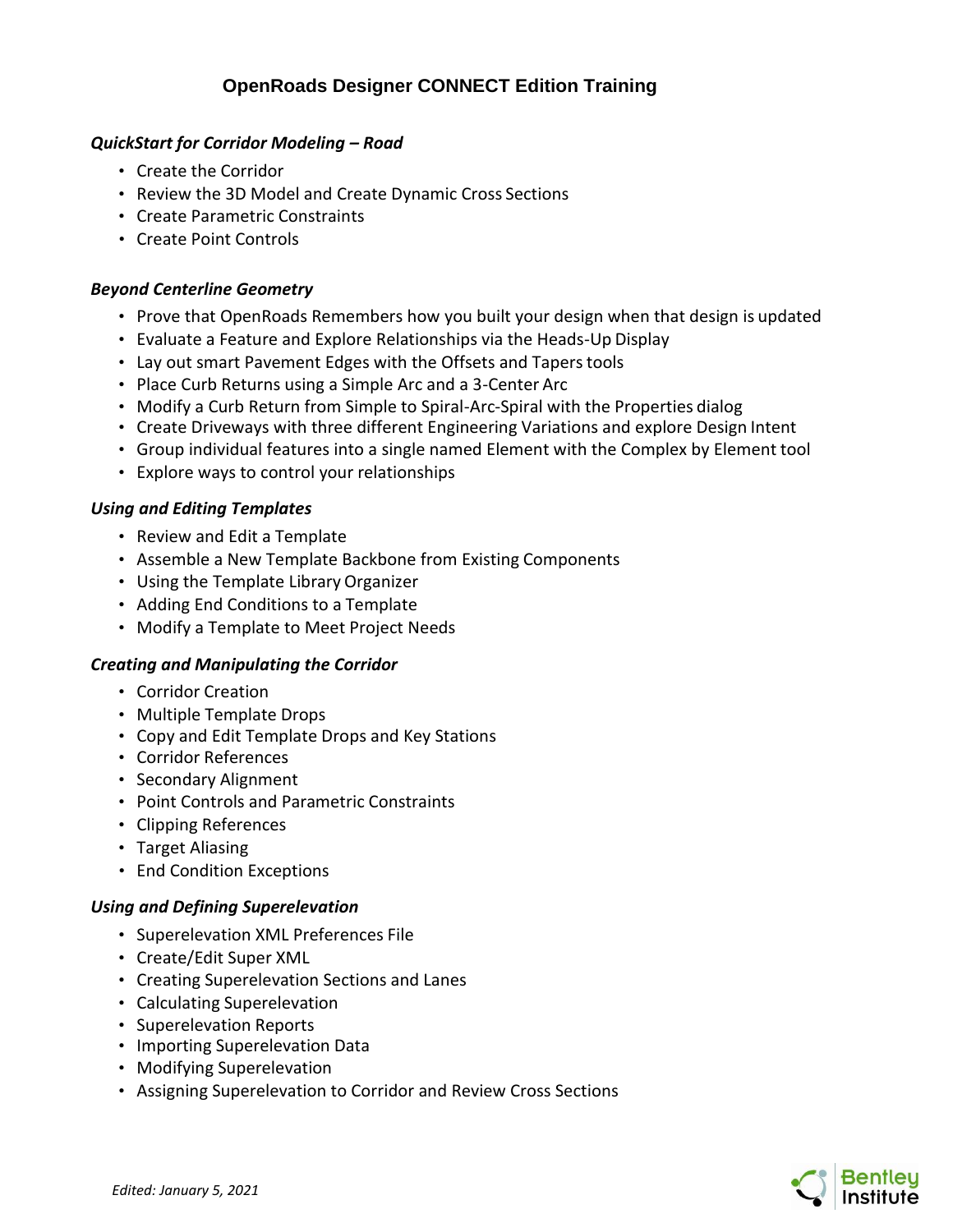# *Quantities and Earthwork*

- Component Quantities
- Assign Unit Costs
- Total Estimated Cost Reports
- Element Component Quantities
- 3D Cut/Fill Volumes and Remove/Replace Volumes
- Feature Definition Volume Options
- Named Boundaries
- Quantities Report by Named Boundary
- End Area Volumes Report and Mass Haul Diagram

# *Drawing Production – Creating Plan and Profile Sheets – "Basic Overview: covering items in green only"*

*(in-depth training on Plans Production is coming soon)*

- **Creating Plan Sheets**
- Creating Double Plan Sheets
- **Creating Plan and Profile Sheets**
	- **(include separate files)**
- **Sheet Index**
- Deleting Sheets and Named Boundaries
- Creating Rectangular Plan and Profile Sheets
- Create Plan and Profile Sheets in Separate Files
- Create Single Plan Roll Plot/Sheets
- Place Labels

# *Drawing Production – Creating Cross Section Sheets – "Basic Overview: covering items in green only" (in-depth training on Plans Production is coming soon)*

- **Create Uniform Cross Section Sheets**
- Create Non-uniform Cross Section Sheets
- **Update and Annotate Cross Section Sheets**
- Add Bulk Annotations for Right of Way
- Add Individual Annotations

# *Using Civil Cells – "Basic Overview: covering items in green only"*

*(in-depth training on Civil Cells is coming soon)*

- **Placing a Civil Cell**
- **Reviewing a Civil Cell**
- **Using Alternatives when Placing a Civil Cell**
- Placing a Civil Cell in Different Geometry Configurations
- Editing Geometry in a Civil Cell
- Editing Linear Templates in a Civil Cell
- Placing Different Civil Cells in a Design Scenario